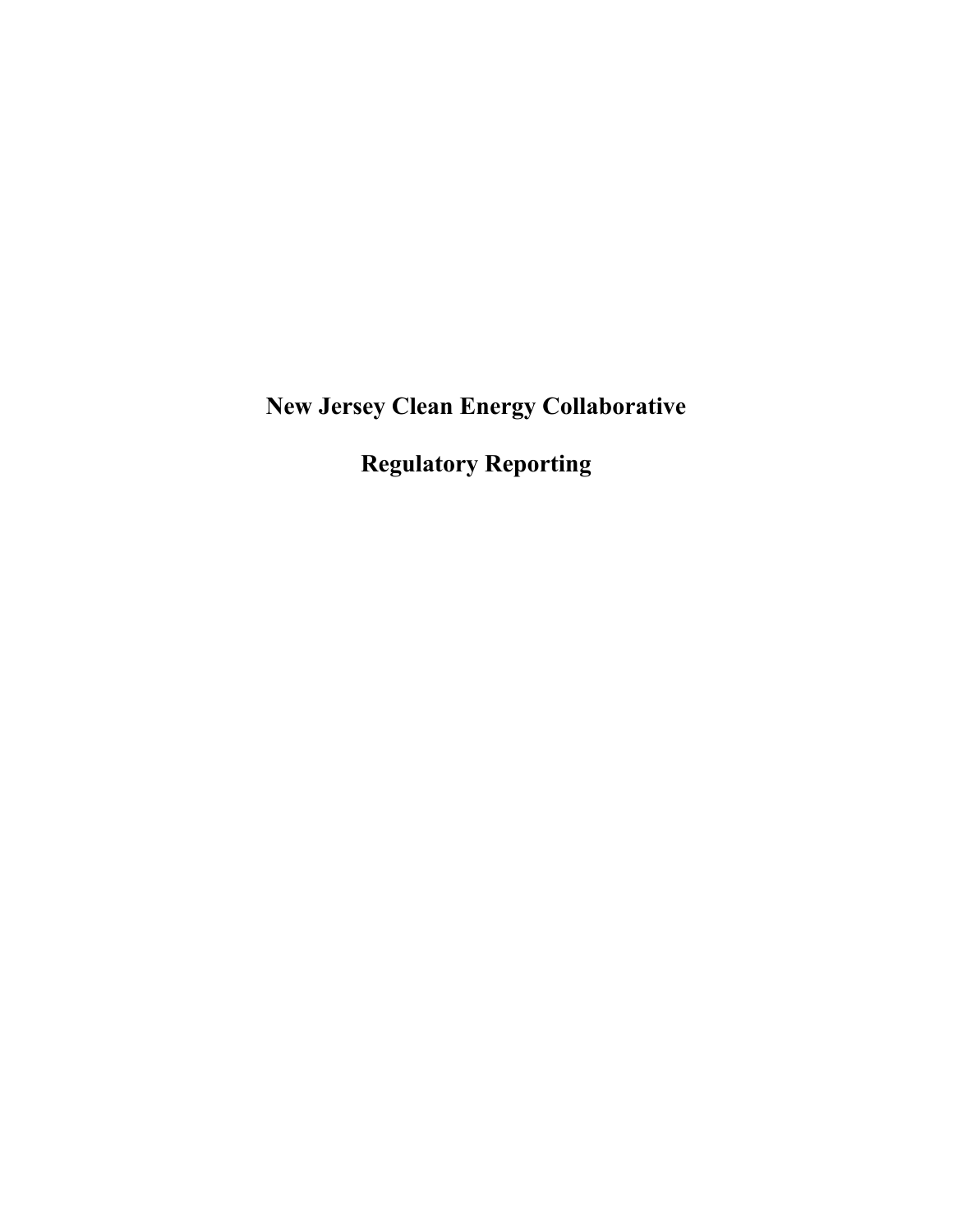# **New Jersey Clean Energy Collaborative Regulatory Reporting**

## **Table of Contents**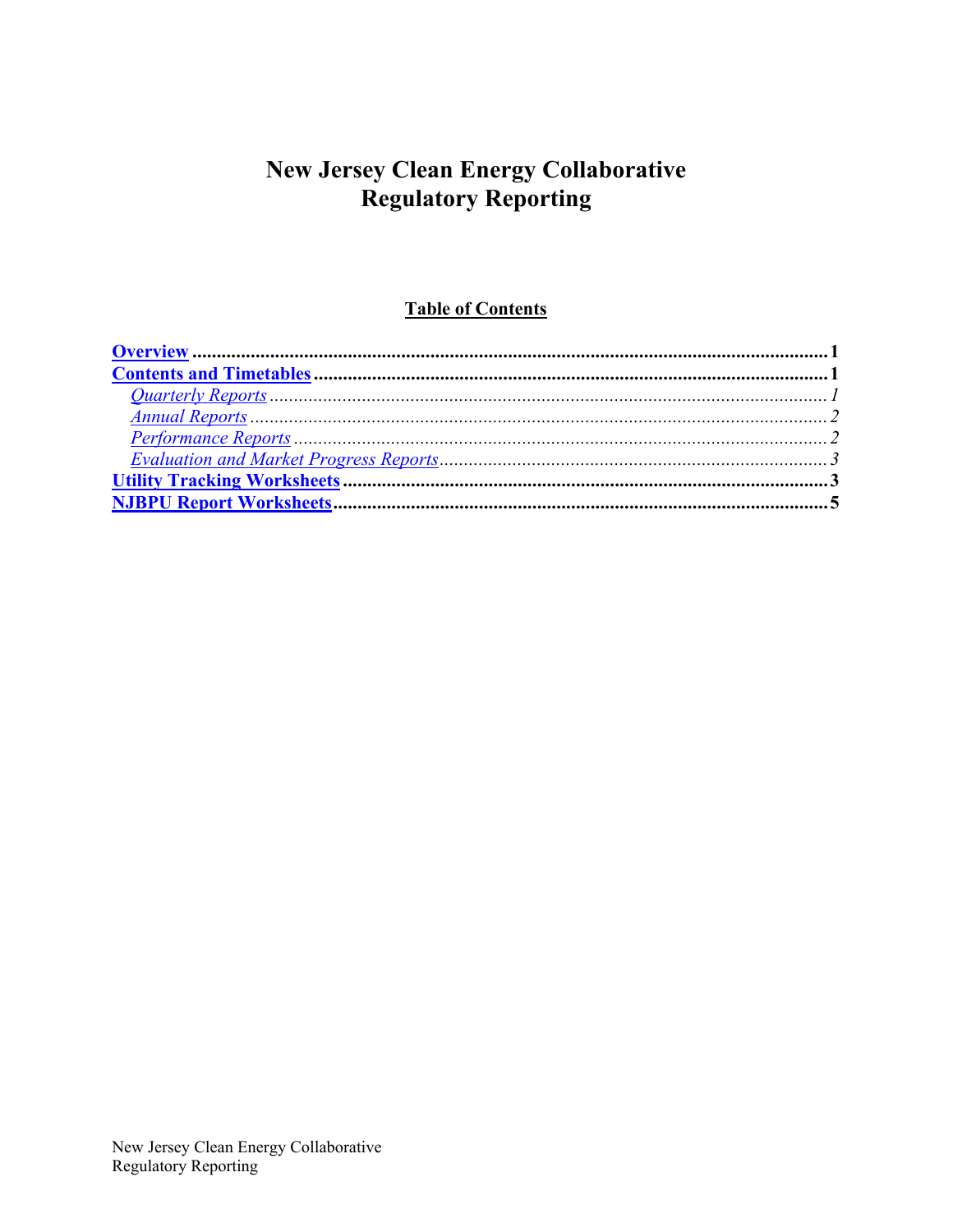# **New Jersey Clean Energy Collaborative Regulatory Reporting**

## <span id="page-2-0"></span>**Overview**

This Attachment includes the following materials related to satisfaction of the regulatory reporting requirements associated with the Comprehensive Resource Analysis of Energy Programs (CRA):

This document provides:

- 1. Descriptions of the tracking worksheets that will be completed by each participating utility and used to compile the reports that will be filed with the New Jersey Board of Public Utilities (NJBPU);
- 2. Descriptions of the worksheets that will be used to form the basis of those NJBPU reports; and
- 3. Information regarding proposed filing timetables.
- 4. Copies of the NJBPU report worksheets. (Attached as Exhibit A)
- 5. Copies of the utility tracking worksheets. (Attached as Exhibit B)
- 6. A *Notes and Definitions* sheet. (Attached as Exhibit C)

The NJBPU report worksheets will form the basis of the quarterly and annual reports to be filed with the NJBPU. In their present form, they represent the types of data that will be tracked and reported by the utilities participating in the New Jersey Clean Energy Collaborative. NJBPU Staff and representatives of the Collaborative's members will agree on actual reporting formats, which will initially mirror the worksheets presented in Exhibit A, but which may be modified based upon experience with the CRA and/or developments in technology and available reporting methods.

## **Contents and Timetables**

In accordance with the requirements imposed by the NJBPU in its Final Decision and Order of March 9, 2001<sup>1</sup>, utilities participating in the CRA must report progress toward stated participation goals, costs associated with administration of the programs, specific details related to customer sited programs, and other information regarding the programs' impact on energy efficiency in the State of New Jersey. Regular progress reports are to be filed on both a quarterly and annual basis.

## *Quarterly Reports*

The quarterly reports will compile data for each calendar year quarter. In summary, they will:

 $\frac{1}{1}$  *In the Matter of the Petition of the Filings of the Comprehensive Resource Analysis of Energy Programs Pursuant to Section 12 of the Electric Discount and Energy Competition Act of 1999*, BPU Docket Nos.: EX99050347, EO99050348, EX99050349, EO99050350, EX99050351, EO99050352, EX99050353, EO99050354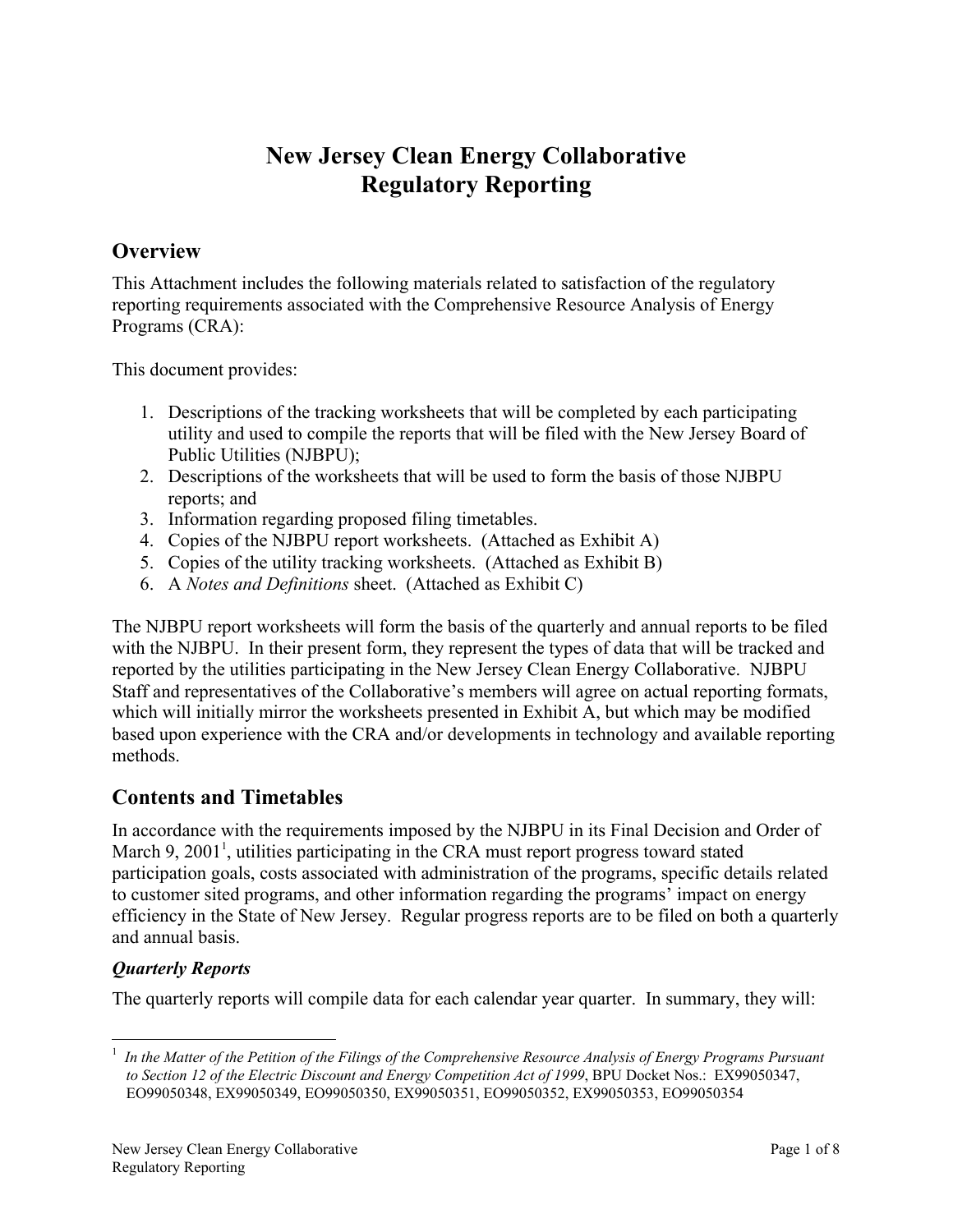- <span id="page-3-0"></span>1. compare actual program expenditures, commitments (for some programs where important), and the sum of expenditures and commitments to budget amounts;
- 2. show progress toward various program goals, i.e., program participants and all other defined program goals;
- 3. show energy savings realized per program (per protocols summary, e.g.: electric (kWh and summer peak kW), gas (Summer and Winter therms), and other (if applicable)), on an annual, lifetime, and multi-year cumulative basis;
- 4. show power plant air emissions savings realized; calculated based on formulas provided by the New Jersey Department of Environmental Protection;
- 5. provide specific information regarding projects funded by the Customer Sited Clean Energy Generation Programs; and
- 6. describe any major accomplishments for the reporting period.

Data to be used in the reports will be submitted by the participating utilities within 20 business days after the end of each calendar year quarter. The data will be compiled and circulated to a joint utility management team for review within 15 business days thereafter. The management team will provide comments within 5 business days, and the finalized reports will be submitted to a designated utility attorney within 5 business days thereafter. Within three business days, the designated utility attorney will file the reports with NJBPU.

### *Annual Reports*

In addition to summarizing, on an annual basis, the data submitted for each quarter of the reporting year, the annual report to the NJBPU will also include:

- 1. A report on *Key Performance Indicators*, i.e., indicators of program performance other than those savings indicators presented quarterly;
- 2. A *Report on Cost-Effectiveness*; and
- 3. A *Report on Prior Program Commitments*, i.e., a report showing the amount expended by each utility for pre-existing programs, in addition to the new program, e.g., standard offer payments.

Data not obtained during the quarterly tracking process, but needed to complete the annual report, will be provided by the utilities no later than February  $28<sup>th</sup>$ . The Annual Report will be submitted to the NJBPU by May  $1<sup>st</sup>$ .

### *Performance Reports*

In addition to these regular quarterly and annual progress reports, performance reports to support the utilities' receipt of incentive awards, subject to Board approval, will also be filed annually. These reports could be stand-alone submissions or they could be included as sections in or attachments to the annual report outlined above. They will include:

- 1. *Minimum Requirements for Program Administration*, i.e., a discussion outlining to what degree requirements have been met;
- 2. *Timelines and Milestones*, i.e., a discussion as to whether timelines and milestones for the preceding year have been met;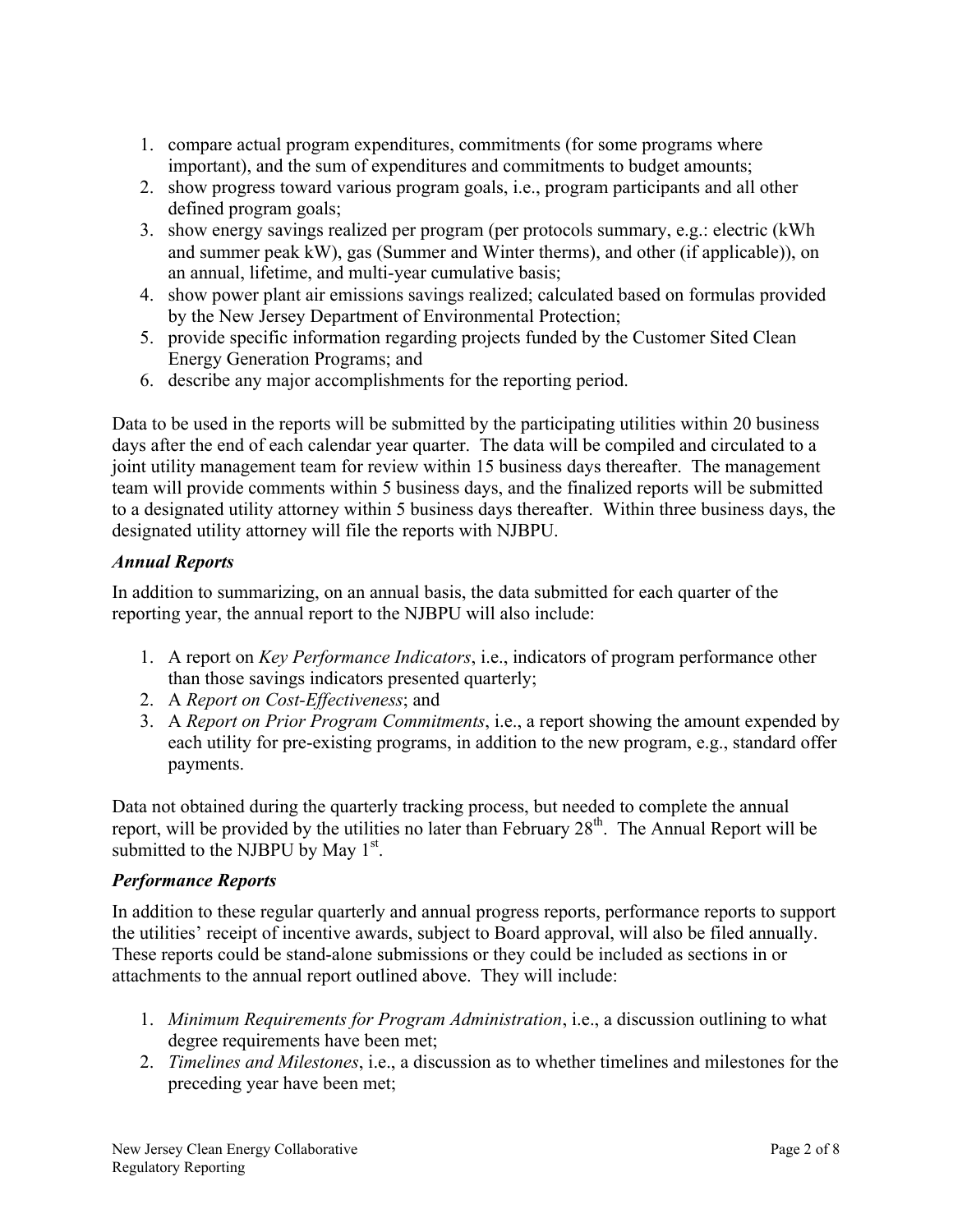- <span id="page-4-0"></span>3. *Performance Incentives*, i.e., a discussion regarding established performance incentives and the extent to which they were met; will include documentation to support performance claims;
- 4. *Evaluation and Market Studies*, which includes executive summaries of evaluation, market research, baseline, and market progress studies; and
- 5. *Award Recommendations*, i.e., recommendations to NJBPU as to whether incentive awards should be granted.

The data to be used in compiling these reports will be submitted by the utilities no later than February  $28<sup>th</sup>$ , with the Report being filed by May 1<sup>st</sup>.

### *Evaluation and Market Progress Reports*

Finally, evaluation and market progress reports will be submitted when needed and done.

## **Utility Tracking Worksheets**

A listing of the utility tracking worksheets, i.e., the worksheets on which the utilities will submit their raw data, is presented below. A brief description of each follows, and a copy of each is attached.

| $T-A$   | <b>Expenses and Participants</b>                                 |
|---------|------------------------------------------------------------------|
| $T - B$ | <b>Expense Details</b>                                           |
| $T-C1$  | Customer Sited Clean Energy Generation Program Information Sheet |
| $T-C2$  | Summary Report - Customer Sited Clean Energy Generation Programs |
| $T-D1$  | <b>Annual Savings - Electric Programs</b>                        |
| $T-D2$  | <b>Annual Savings - Gas Programs</b>                             |
| $T-D3$  | Lifetime Savings - Electric Programs                             |
| $T-D4$  | Lifetime Savings - Gas Programs                                  |
| $T-D5$  | Cumulative Savings - Electric Programs                           |
| $T-D6$  | Cumulative Savings - Gas Programs                                |
| $T-EI$  | <b>Annual Emissions Savings</b>                                  |
| $T-E2$  | <b>Lifetime Emissions Savings</b>                                |
| $T-E3$  | <b>Cumulative Emissions Savings</b>                              |

#### *Utility Tracking Worksheets*

*T-A: Expenses and Participants* – compiles data regarding *Actual* and committed expenditures and program participation. *Committed Expenditures* are defined as those related to contractual commitments made in the reporting period, but not expected to arise until some future reporting period. A committed expenditure may also be represented by a contractor who has completed the work, but has yet to be paid. Program participation data is broken down to show participation resulting directly from the initiation of a given program (i.e., *From Program*), resulting from the market transformation effects of a given program (i.e., *From Market*), and resulting from contractual commitments for program participation made in the reporting period, but scheduled for installation in future reporting periods (i.e., *Commitments*).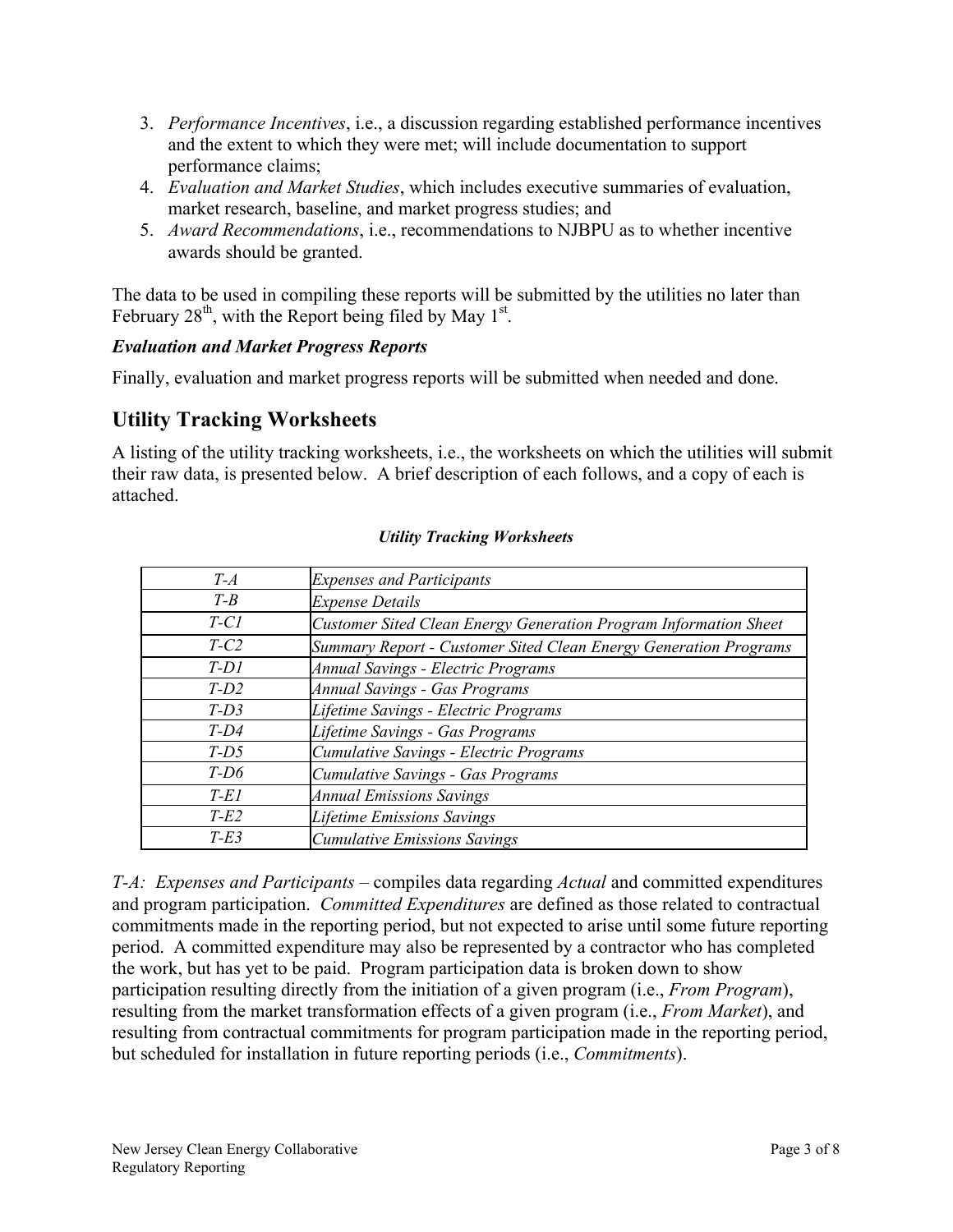*T-B: Expense Detail* – captures data regarding the cost of each program. Expenses are categorized as follows:

- 1. *Administration Expenditures* are direct utility labor, plus overheads, except for the costs that are appropriately allocated to any of the other expense categories described below, plus the costs of facilities (including telephone, computers, supplies, etc.) and legal support services;
- 2. *Grants, Incentives, and Arrears Reduction Expenditures* including customer rebates and grants, arrears forgiveness and demonstration projects;
- 3. *Implementation Contractor Expenditures* including the cost of contracted services for delivery and tracking of services and incentives including installation, materials, application processing and inspections;
- 4. *Market Research, Evaluation and Program Development Expenditures* including internal and external costs related to market research and evaluation, including the collection and input of information, technical support, collaborative input, process support, and outside studies;
- 5. *Marketing and Promotions Expenditures* including advertising, promotions, third-party or internal marketing, advertising agency costs, postage and exhibits and trade shows. Marketing activities are those that generate leads and general program awareness and include the development and production of collateral materials such as brochures, websites, direct mail materials, etc.;
- 6. *Other Services Expenditures* are the costs and expenses accounting systems cannot reasonably classify to other expense classifications (e.g., "Administration", "Grants, Incentives and Arrears Reduction", "Marketing and Promotions", etc.);
- 7. *Sales Expenditures* including internal or external workforce and expenses related to enrollment of program participants and working with trade allies. This includes activities that close leads and involve direct interaction with customers, either in person or over the telephone. Sales also includes inbound and outbound telemarketing and call center activities;
- 8. *Training Expenditures* including all internal and external costs related to training including the planning and execution of the training event, seminar materials, food, travel expenses, etc., school program costs and non-promotional education activities.

*T-C1: Customer Sited Clean Energy Generation Program Information Sheet* – an information sheet to be completed by each utility for each customer sited program, which includes all information required by the NJBPU's Order. Unless otherwise ordered by the NJBPU, these individual information sheets will be provided to the appropriate NJBPU Staff only.

*T-C2: Summary Report – Customer Sited Clean Energy Generation Programs* – provides specific information regarding clean energy generation programs, broken down between installed and committed programs and categorized by project size, i.e., less than 10 kW, between 10 and 100 kW, and larger than 100 kW. Clean energy generation programs include renewable technologies, photovoltaic projects, fuel cell projects, wind energy projects and other clean energy generation projects.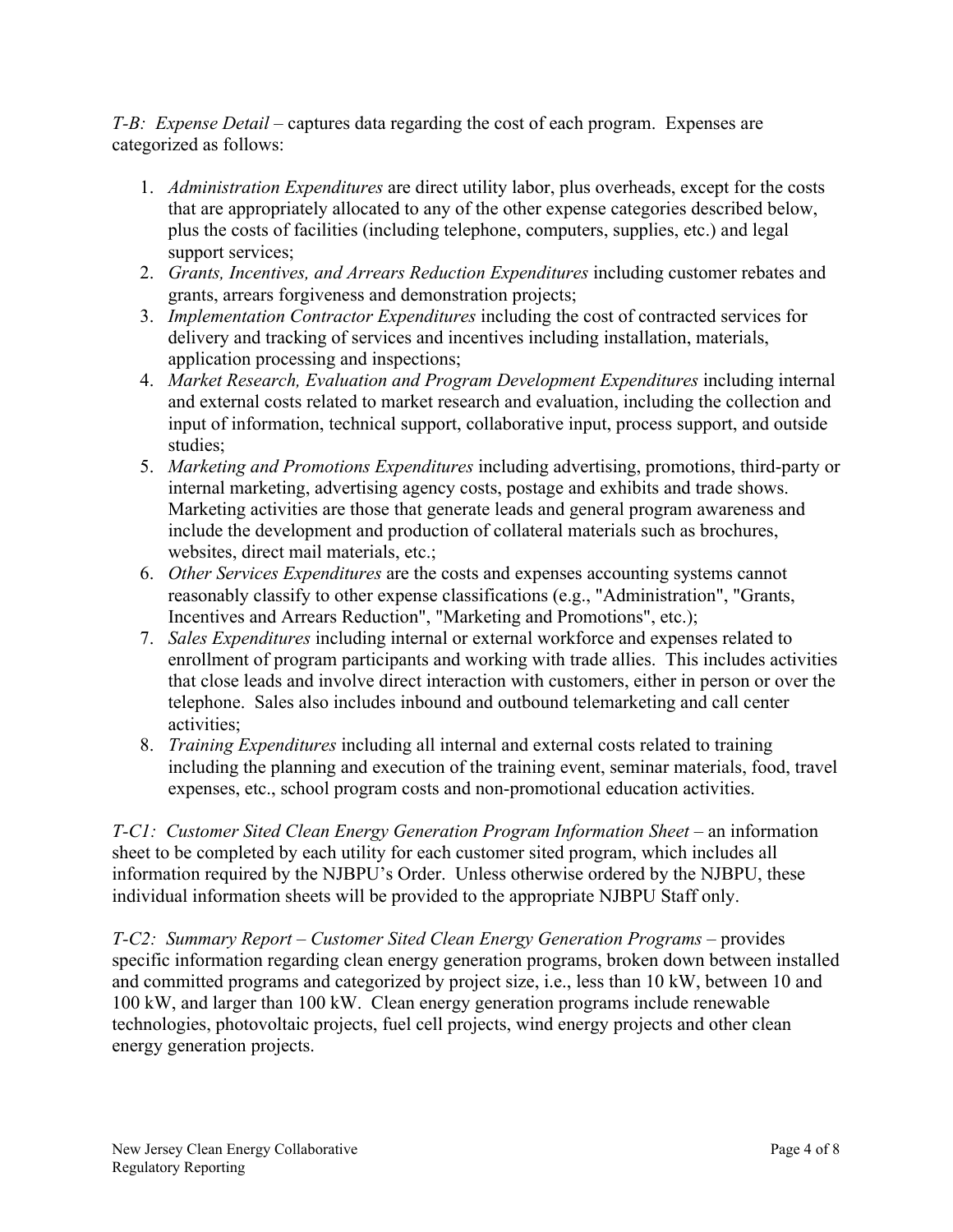<span id="page-6-0"></span>*T-D1 through T-D6: Savings Reports* – provide data regarding the electric and gas savings to be realized from the implementation of each program. For 2001, only the *Annual Savings* and *Lifetime Savings* data will be reported. The former worksheets will show the yearly savings that will result from a measure installed or committed to during the program year. The latter will show the savings to be accrued over the expected life of a measure installed or committed to during the program year. In subsequent years, *Cumulative Lifetime Savings* data will also be collected. This means the savings that will accrue during the expected life of all measures installed or committed to during the current and all previous program years.

*T-E1 through T-E3: Emissions Savings Reports* – capture data, calculated pursuant to conversion formulas developed by the New Jersey Department of Environmental Protection, regarding the savings in sulfur dioxide, nitric oxides, carbon dioxide and mercury emissions to be realized as a result of program implementation. For year 2001, only annual and lifetime data will be compiled. In subsequent years, cumulative lifetime statistics will also be gathered.

## **NJBPU Report Worksheets**

The NJBPU Report Worksheets listed in the following table will be compiled using the data provided on the utility tracking sheets outlined above. These worksheets will be used to form the basis of the quarterly and annual reports submitted to the NJBPU, though the exact format of those reports has yet to be finalized. A brief description of each worksheet follows the list, and a copy of each is attached.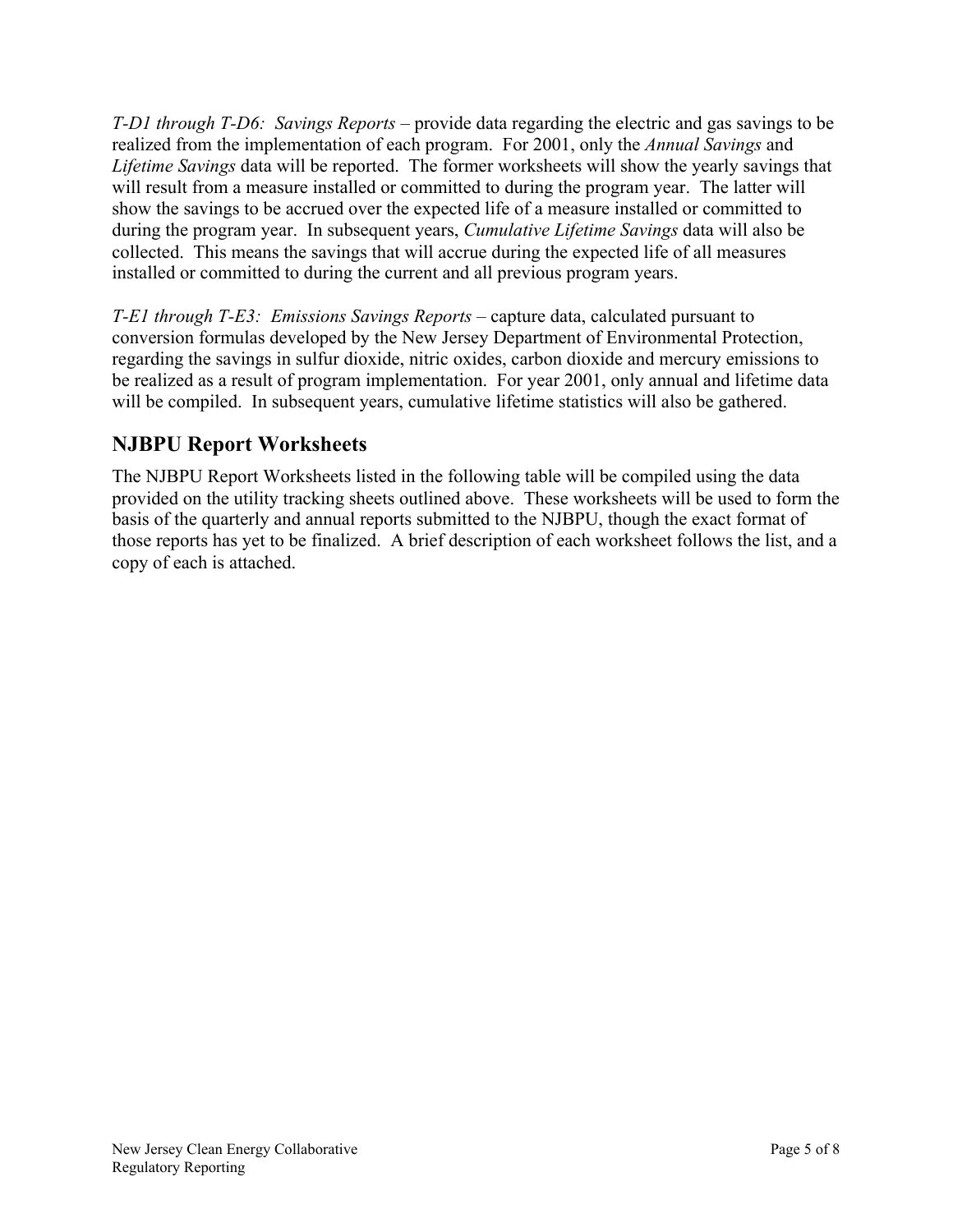#### *NJBPU Report Worksheets*

| $R-A1$     | Statewide summary and individual utility reports comparing budgeted<br>expenditures to actual and committed expenditures for Reporting Year<br>2001. |
|------------|------------------------------------------------------------------------------------------------------------------------------------------------------|
| $R-A2$     | Statewide summary report of <b>detailed expense data</b> (i.e., by expense<br>category) for Reporting Year 2001.                                     |
| $R-B1$     | Statewide summary report comparing targeted <b>participants</b> to actual<br>and committed participants for Reporting Year 2001.                     |
| $R-B2$     | Statewide summary report showing the breakdown of <b>participant goals</b><br>for Commercial & Industrial Energy Efficient Construction Program.     |
| $R-B3$     | <b>Customer Sited Clean Energy Generation Program statewide</b><br>summary report.                                                                   |
| $R-C$      | Statewide summary report showing energy savings as a result of<br>program implementation, as follows:                                                |
| $R$ - $CI$ | <b>Annual Savings - Electric Programs</b>                                                                                                            |
| $R-C2$     | Annual Savings - Gas Programs                                                                                                                        |
| $R-C3$     | Lifetime Savings - Electric Programs                                                                                                                 |
| $R$ - $C4$ | Lifetime Savings - Gas Programs                                                                                                                      |
| $R-C5$     | Cumulative Savings - Electric Programs                                                                                                               |
| $R-C6$     | Cumulative Savings - Gas Programs                                                                                                                    |
| $R-D$      | Statewide summary report of emissions savings accrued from both                                                                                      |
|            | electric and gas programs, as follows:                                                                                                               |
| $R-D1$     | <b>Annual Savings</b>                                                                                                                                |
| $R-D2$     | Lifetime Savings                                                                                                                                     |
| $R-D3$     | Cumulative Savings (Will not be filed for 2001.)                                                                                                     |

*R-A1: Actual and Committed Expenses* – compares *Budgeted Expenditures* to *Actual and Committed Expenditures*. Shows results both in dollar and percentage terms, allowing a reviewer to readily determine the extent to which participating utilities have attained their statewide and individual spending goals. Also shows Energy Efficiency and Renewable Energy Programs as percentages of the total new programs, and Customer Sited and Grid-Supply as percentages of the renewable programs, allowing a reviewer to determine the extent to which the utilities have succeeded in meeting the NJBPU-established ratios in these categories.

*R-A2: Detailed Expense Data* - captures data regarding the cost of each program, on a statewide basis, and categorized as noted above under Utility Tracking Form T-B.

*R-B1: Participants* – for programs with established targets, compares the targeted number of participants with the actual number resulting directly from the initiation of a given program (i.e., *From Program*), resulting from the market transformation effects of a given program (i.e., *From Market*), and resulting from contractual commitments for program participation made in the reporting period, but scheduled for installation in future reporting periods (i.e., *Commitments*). Units of measure for counting participants are defined below. Results are shown in percent-oftarget terms, allowing a reviewer to determine the extent to which the participating utilities attained their established statewide participation goals.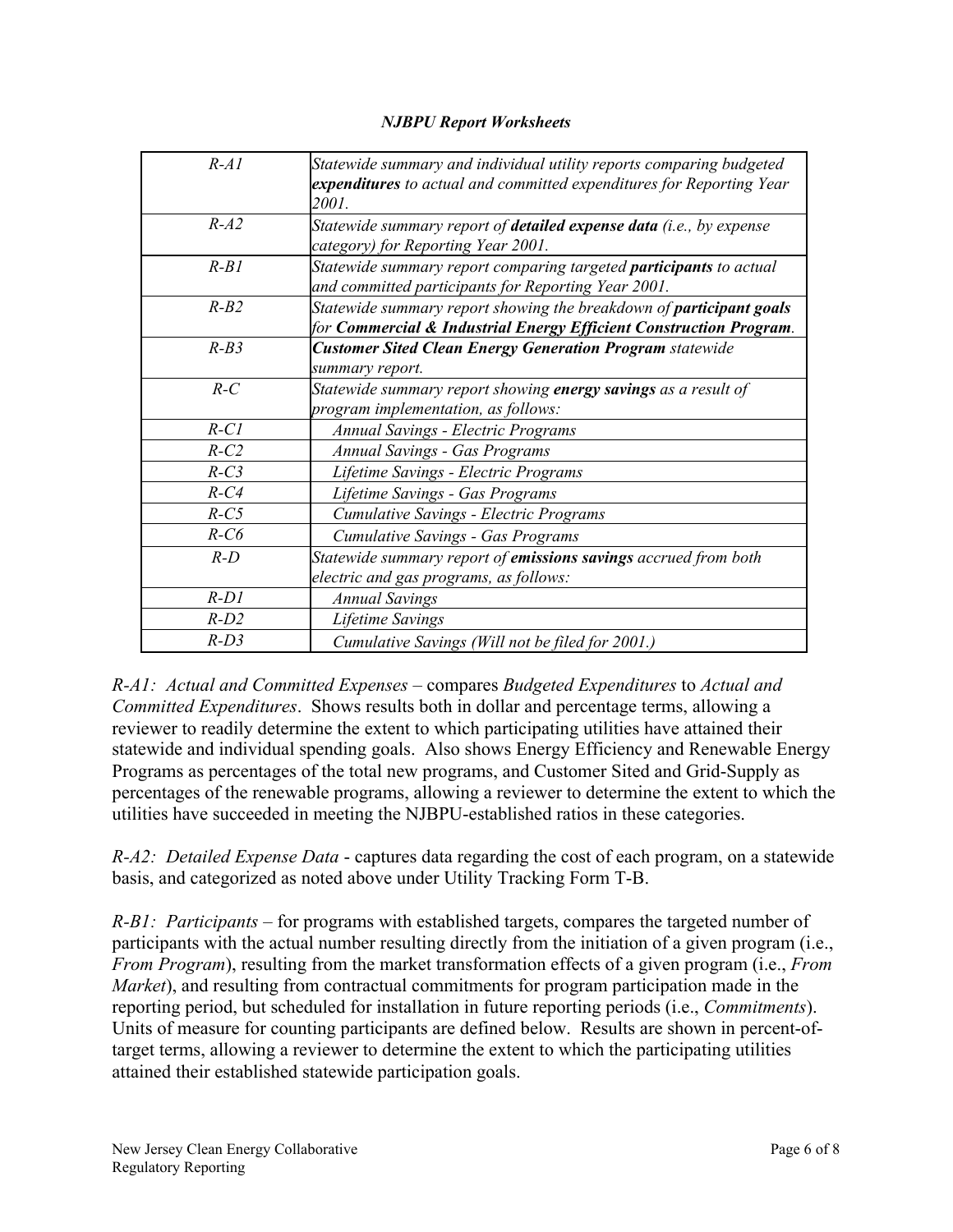| Residential HVAC - Electric                       | $=$ | Number of qualifying HVAC installations   |
|---------------------------------------------------|-----|-------------------------------------------|
| Residential HVAC - Gas                            | =   | Number of qualifying HVAC installations   |
| <b>Residential Windows</b>                        |     | Square footage of qualifying windows      |
| Residential Low Income                            | $=$ | Number of households treated              |
| Residential New Construction                      | $=$ | Number of qualifying dwellings            |
| Residential Retrofit                              | $=$ | Number of audits                          |
| Residential Lighting                              | $=$ | Number of qualifying lighting products    |
| Residential Appliances                            | $=$ | Number of qualifying appliances           |
| Commercial/Industrial<br>Construction             | $=$ | Number of qualifying program participants |
| <b>Building Operation &amp;</b><br>Maintenance    | $=$ | Number of building operators certified    |
| Compressed Air                                    | $=$ | Number of qualifying compressed air jobs  |
| <b>Appliance Cycling</b>                          | $=$ | Number of homes controlled                |
| <b>Schools EE&amp;R Education</b>                 | $=$ | Number of participating students          |
| Customer Sited Clean<br><b>Generation Program</b> | =   | Number of qualifying systems installed    |
|                                                   |     |                                           |

#### *Units of Measure for Program Participation*

*R-B2: Participants - Commercial & Industrial Energy Efficient Construction Program* – breaks down statewide participation in the Commercial & Industrial Energy Efficient Construction Programs into four further categories, i.e., Core Program Projects, Tier-2 HVAC Units, Joint Gas/Electric Technical Studies, and Chiller Optimization Projects. Results are shown in percentof-target terms, allowing a reviewer to determine the extent to which the participating utilities attained their established statewide participation goals.

*R-B3: Customer Sited Clean Energy Generation Programs Summary Report* – provides additional, statewide detail regarding clean energy generation programs, broken down between installed and committed programs and categorized by project size, i.e., less than 10 kW, between 10 and 100 kW, and larger than 100 kW. Clean energy generation programs include renewable technologies, photovoltaic projects, fuel cell projects, wind energy projects and other clean energy generation projects.

*R-C1 through R-C6: Savings Reports* – provide statewide summary data regarding the electric and gas savings to be realized from the implementation of each program. For 2001, only the *Annual Savings* and *Lifetime Savings* data will be reported. The former worksheets will show the yearly savings that will result from a measure installed or committed to during the program year. The latter will show the savings to be accrued over the expected life of a measure installed or committed to during the program year. In subsequent years, *Cumulative Lifetime Savings* data will also be included in the NJBPU Reports. This means the savings that will accrue during the expected life of all measures installed or committed to during the current and all previous program years.

*R-D1 through R-D3: Emissions Savings Reports* – capture statewide data, calculated pursuant to conversion formulas developed by the New Jersey Department of Environmental Protection,